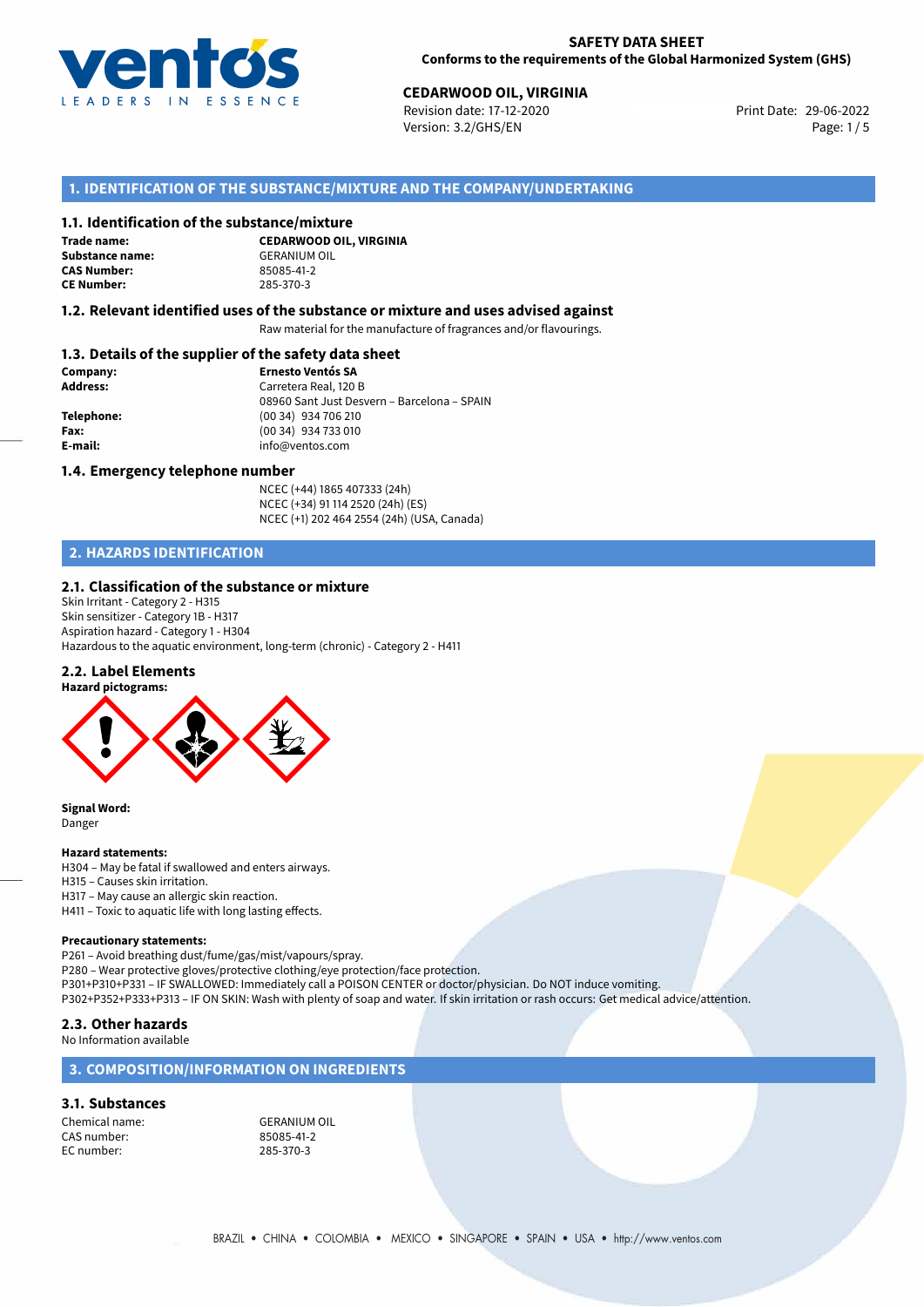

#### **SAFETY DATA SHEET Conforms to the requirements of the Global Harmonized System (GHS)**

# **CEDARWOOD OIL, VIRGINIA**<br> **29-06-2022 Revision date: 17-12-2020 CEDARGING CONTRACT PROPERTY Print Date: 29-06-2022**

Revision date: 17-12-2020 Version: 3.2/GHS/EN Page: 2 / 5

#### **Hazardous constituents:**

| <b>Chemical Name</b> | % (w/w)        | <b>CAS No</b><br><b>EC No</b> | <b>Classification according to GHS</b>                                                                                                                                                                                                                      |
|----------------------|----------------|-------------------------------|-------------------------------------------------------------------------------------------------------------------------------------------------------------------------------------------------------------------------------------------------------------|
| ALPHA-CEDRENE        | $>$ 25; $<$ 50 | 469-61-4<br>207-418-4         | Skin Irritant - Category 2 - H315<br>Aspiration hazard - Category 1 - H304<br>Hazardous to the aquatic environment, short-term (acute) - Category 1 - H400<br>Hazardous to the aquatic environment, long-term (chronic) - Category 1 - H410<br>M-Factor: 10 |
| <b>THUJOPSENE</b>    | $>25$ ; $<$ 50 | 470-40-6<br>207-426-8         | Aspiration hazard - Category 1 - H304                                                                                                                                                                                                                       |
| CEDROL               | $>$ 25; $<$ 50 | $77 - 53 - 2$<br>201-035-6    | Hazardous to the aquatic environment, short-term (acute) - Category 2 - H401<br>Hazardous to the aquatic environment, long-term (chronic) - Category 2 - H411                                                                                               |
| BETA-CEDRENE         | $>1$ ; $<$ 10  | 546-28-1<br>208-898-8         | Skin Irritant - Category 3 - H316<br>Aspiration hazard - Category 1 - H304<br>Hazardous to the aquatic environment, short-term (acute) - Category 1 - H400<br>Hazardous to the aquatic environment, long-term (chronic) - Category 1 - H410<br>M-Factor: 10 |

[See the full text of the hazard statements in section 16.](#page-4-0)

#### **3.2. Mixtures**

Not applicable.

# **4. FIRST-AID MEASURES**

#### **4.1. Description of necessary first aid measures**

| Ingestion:    | Rinse mouth with water.<br>Obtain medical advice.<br>Keep at rest. Do not induce vomiting.                                                           |
|---------------|------------------------------------------------------------------------------------------------------------------------------------------------------|
| Eye contact:  | In case of contact with eyes, rinse immediately with plenty of water for at least 15 minutes and seek medical advice.                                |
| Inhalation:   | Remove person to fresh air and keep at rest.<br>Seek immediate medical advice.                                                                       |
| Skin contact: | Take off immediately all contaminated clothing.<br>Thoroughly wash affected skin with soap and water.<br>Seek medical attention if symptoms persist. |

# **4.2. Most important symptoms and effects, both acute and delayed**

No information available.

#### **4.3. Indication of any immediate medical attention and special treatment needed** No information available.

# **5. FIRE-FIGHTING MEASURES**

#### **5.1. Extinguishing Media**

Water spray, carbon dioxide, dry chemical powder or appropriate foam. For safety reasons do not use full water jet.

#### **5.2. Special hazards arising from the substance or mixture**

Known or Anticipated Hazardous Products of Combustion: Emits toxic fumes under fire conditions.

#### **5.3. Advice for firefighters**

High temperatures can lead to high pressures inside closed containers. Avoid inhalation of vapors that are created. Use appropriate respiratory protection. Do not allow spillage of fire to be poured into drains or watercourses. Wear self-contained breathing apparatus and protective clothing.

# **6. ACCIDENTAL RELEASE MEASURES**

#### **6.1. Personal precautions, protective equipment and emergency procedures**

Evacuate surronding areas. Ensure adequate ventilation. Keep unnecessary and unprotected personnel from entering. Do not breathe vapor/spray. Avoid contact with skin and eyes. Information regarding personal protective measures: see section 8.

#### **6.2. Environmental precautions**

To avoid possible contamination of the environment, do not discharge into any drains, surface waters or groundwaters.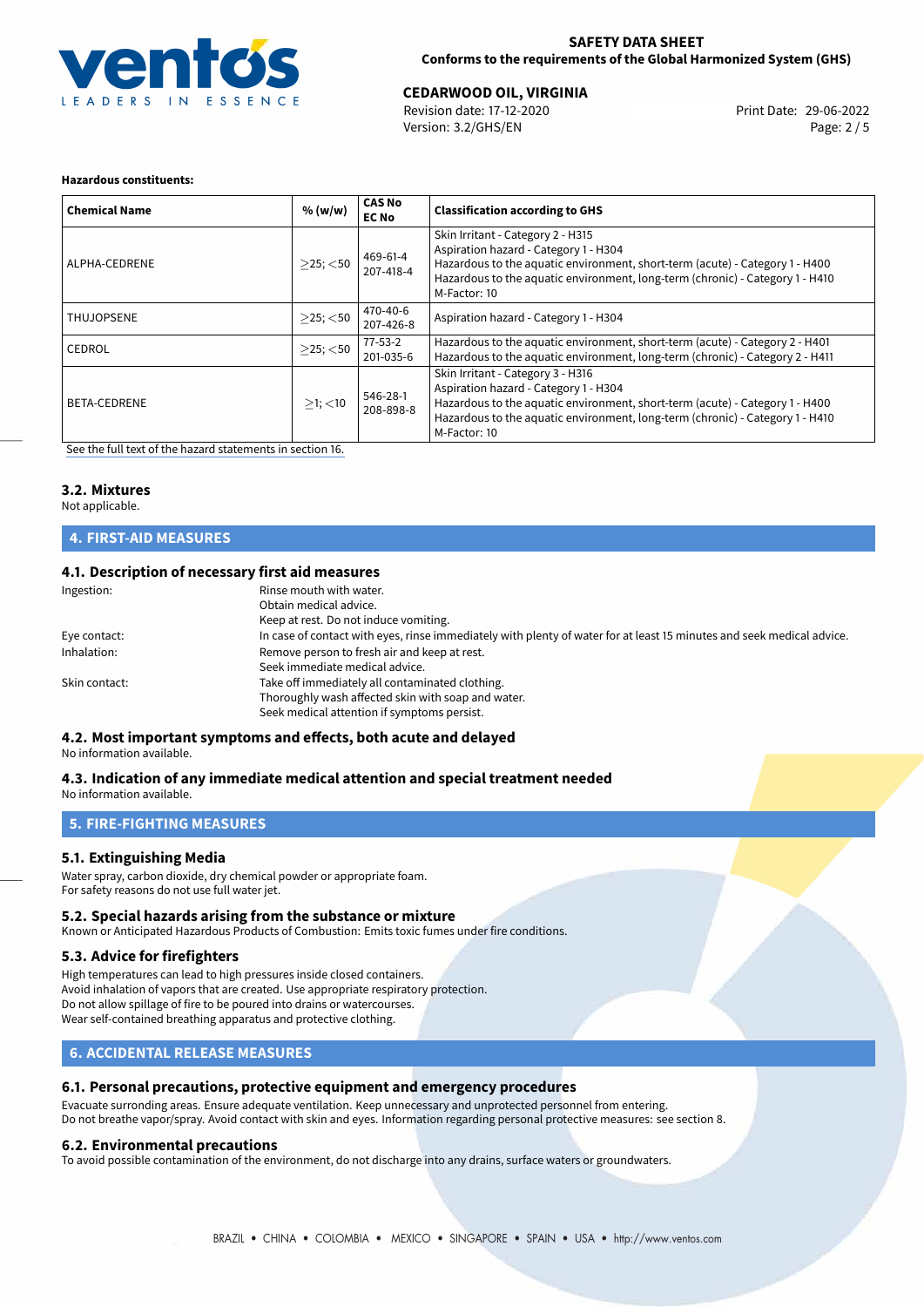

# **CEDARWOOD OIL, VIRGINIA**<br> **29-06-2022 Revision date: 17-12-2020 CEDARGING CONTRACT PROPERTY Print Date: 29-06-2022**

Revision date: 17-12-2020 Version: 3.2/GHS/EN Page: 3 / 5

### **6.3. Methods and materials for containment and cleaning up**

Cover with an inert, inorganic, non-combustible absorbent material (e.g. dry-lime, sand, soda ash). Place in covered containers using non-sparking tools and transport outdoors. Avoid open flames or sources of ignition (e.g. pilot lights on gas hot water heater). Ventilate area and wash spill site after material pickup is complete.

#### **6.4. Reference to other sections**

Information regarding exposure controls, personal protection and disposal considerations can be found in sections 8 and 13.

#### **7. HANDLING AND STORAGE**

#### **7.1. Precautions for safe handling**

Do not store or handle this material near food or drinking water. Do not smoke. Avoid contact with the eyes, skin and clothing. Wear protective clothing and use glasses. Observe the rules of safety and hygiene at work. Keep in the original container or an alternative made from a compatible material.

#### **7.2. Conditions for safe storage, including any incompatibilities**

Store in tightly closed and preferably full containers in a cool, dry and ventilated area, protected from light. Keep away from sources of ignition (e.g. hot surfaces, sparks, flame and static discharges). Keep away from incompatible materials (see section 10).

#### **7.3. Specific end use(s)**

No information available.

#### **8. EXPOSURE CONTROLS AND PERSONAL PROTECTION**

#### **8.1. Control parameters**

Components with occupational exposure limits: None known.

#### **8.2. Exposure controls**

Measures should be taken to prevent materials from being splashed into the body. Provide adequate ventilation, according to the conditions of use. Use a mechanical exhaust if required.

#### **8.3. Individual protection measures, such as personal protective equipment**

| Eye/Face protection:             | Chemical safety goggles are recommended. Wash contaminated goggles before reuse.                                                            |
|----------------------------------|---------------------------------------------------------------------------------------------------------------------------------------------|
| Hand Protection:                 | Chemical-resistant gloves are recommended. Wash contaminated gloves before reuse.                                                           |
| Body protection:                 | Personal protective equipment for the body should be selected based on the task being performed and the risks<br>involved.                  |
| Respiratory Protection:          | In case of insufficient ventilation, use suitable respiratory equipment.                                                                    |
| Environmental exposure controls: | Emissions from ventilation or process equipment should be checked to ensure they comply with environmental<br>protection legislation.       |
|                                  | In some cases, filters or engineering modifications to the process equipment will be necessary to reduce emissions to<br>acceptable levels. |

#### **9. PHYSICAL AND CHEMICAL PROPERTIES**

#### **9.1. Information on basic physical and chemical properties**

| Appearance:                         | Liquid                     |
|-------------------------------------|----------------------------|
| Colour:                             | Conforms to standard       |
| Odour:                              | Conforms to standard       |
| Odour theshold:                     | Not determined             |
| pH:                                 | Not determined             |
| Melting point/freezing point:       | Not determined             |
| Boling point/boiling range (°C):    | Not determined             |
| Flash point:                        | 72 °C                      |
| Evaporation rate:                   | Not determined             |
| Flammability:                       | Not determined             |
| Lower flammability/Explosive limit: | Not determined             |
| Upper flammability/Explosive limit: | Not determined             |
| Vapour pressure:                    | Not determined             |
| Vapour Density:                     | Not determined             |
| Density:                            | $0,95-0,97$ g/mL (20°C)    |
| Relative density:                   | $0,95 - 0,97(20^{\circ}C)$ |
| Water solubility:                   | <b>INSOLUBLE IN WATER</b>  |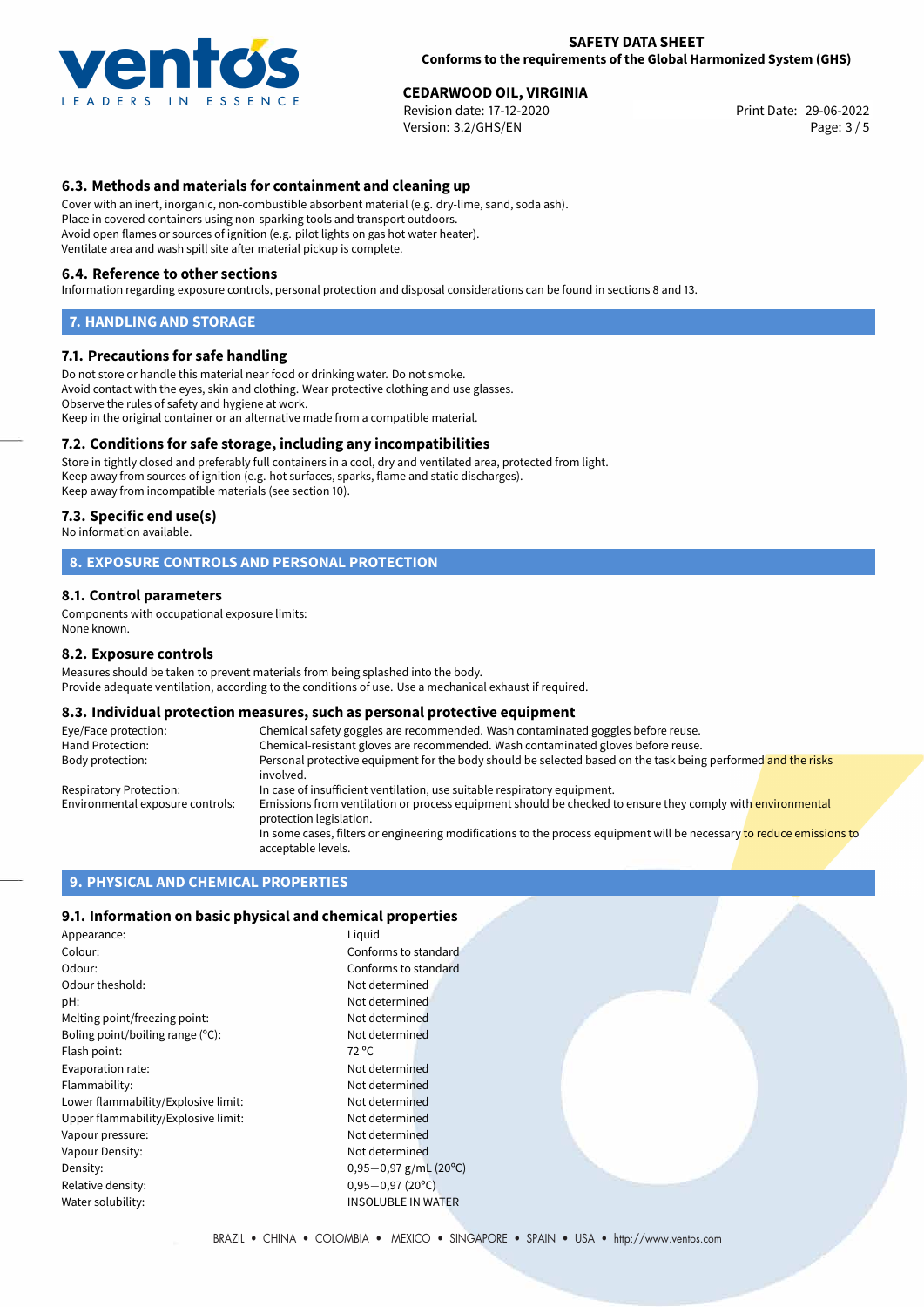

# **CEDARWOOD OIL, VIRGINIA**<br>29-06-2022 **Revision date: 17-12-2020**

Revision date: 17-12-2020 Version: 3.2/GHS/EN Page: 4 / 5

- Solubility in other solvents: SOLUBLE IN ETHANOL Partition coefficient n-octanol/water: Not determined Auto-ignition temperature: Not determined Decomposition temperature: Not determined Viscosity, dynamic: Not determined Viscosity, kinematic: Not determined Explosive properties: Not determined Oxidising properties: NONE EXPECTED
	-

# **10. STABILITY AND REACTIVITY**

#### **10.1. Reactivity**

No hazardous reactions if stored and handled as prescribed/indicated.

#### **10.2. Chemical stability**

The product is stable if stored and handled as prescribed/indicated.

#### **10.3. Possibility of hazardous reactions**

No hazardous reactions if stored and handled as prescribed/indicated.

#### **10.4. Conditions to Avoid**

Conditions to Avoid: Excessive heat, flame or other ignition sources.

#### **10.5. Incompatible materials**

Avoid contact with strong acids and bases and oxidizing agents.

#### **10.6. Hazardous decomposition products**

During combustion may form carbon monoxide and unidentified organic compounds.

# **11. TOXICOLOGICAL INFORMATION**

| <b>Acute toxicity</b>             | Based on the data available, the criteria for classification are not met. |  |
|-----------------------------------|---------------------------------------------------------------------------|--|
| <b>Skin corrosion/irritation</b>  | Causes skin irritation.                                                   |  |
| Serious eye damage/irritation     | Based on the data available, the criteria for classification are not met. |  |
| Respiratory or skin sensitisation | May cause an allergic skin reaction.                                      |  |
| Germ cell mutagenicity            | Based on the data available, the criteria for classification are not met. |  |
| Carcinogenicity                   | Based on the data available, the criteria for classification are not met. |  |
| Reproductive toxicity             | Based on the data available, the criteria for classification are not met. |  |
| <b>STOT-single exposure</b>       | Based on the data available, the criteria for classification are not met. |  |
| <b>STOT-repeated exposure</b>     | Based on the data available, the criteria for classification are not met. |  |
| <b>Aspiration hazard</b>          | May be fatal if swallowed and enters airways.                             |  |

# **12. ECOLOGICAL INFORMATION**

#### **12.1. Toxicity**

**Assessment:** Toxic to aquatic life with long lasting effects. **Experimental/calculated data:** No information available.

# **12.2. Degradability**

Biodegradation : Readily biodegradable.

#### **12.3. Bioaccumulative potential** No information available.

# **12.4. Soil mobility**

# No information available.

# **12.5. Other adverse effects**

See also sections 6, 7, 13 and 15 Do not allow to get into waste water or waterways.